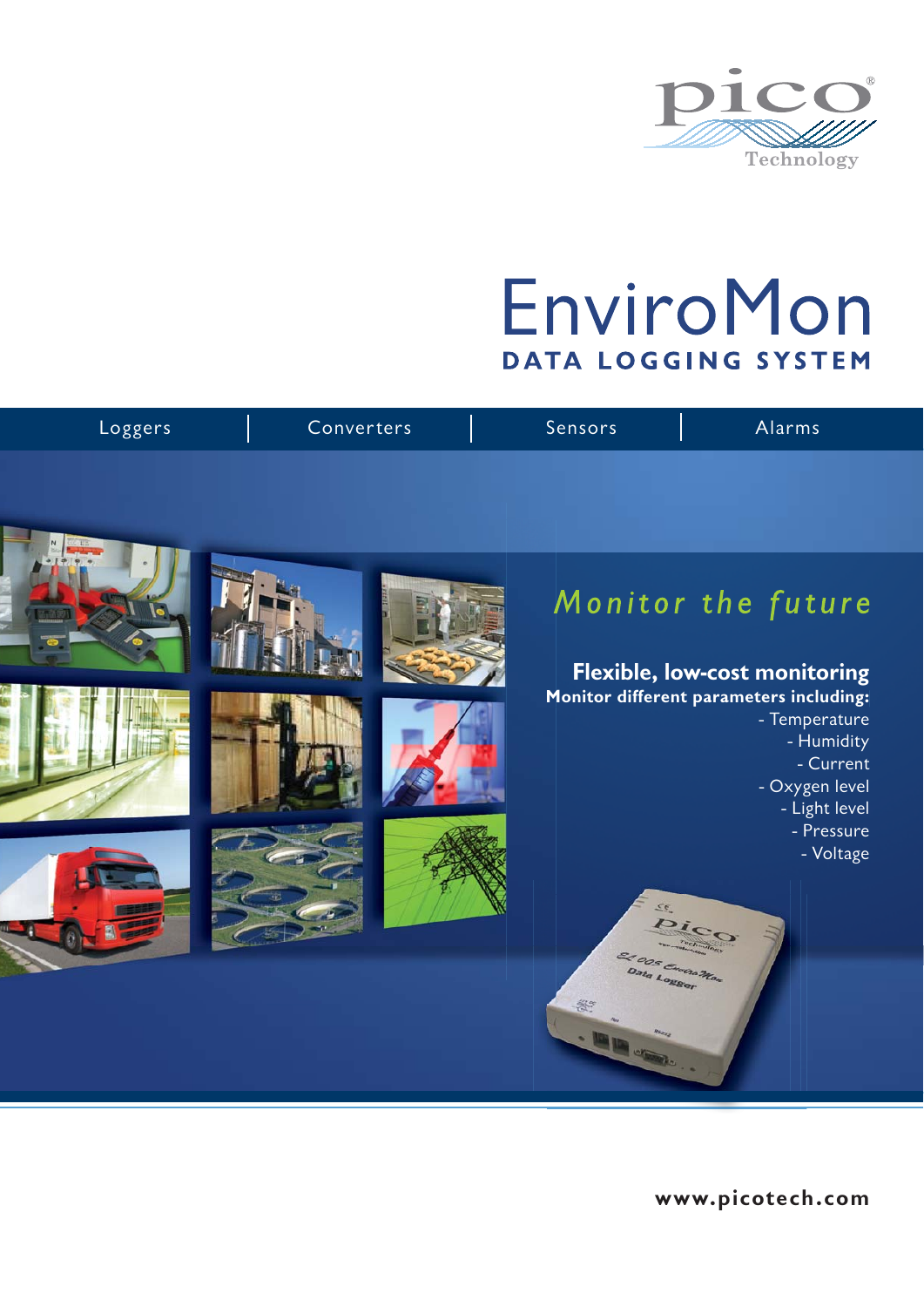Enviro Mon<br>
Similar sectembly versatile, expandable data logging and<br>
sharm system. It is ideal for real-time monitoring of a wide range of<br>
parameters can be also for real-time monitoring of a wide range of<br>
measurements EnviroMon is an extremely versatile, expandable data logging and alarm system. It is ideal for real-time monitoring of a wide range of parameters such as temperature, humidity and energy use. It can take measurements over large areas such as warehouses, greenhouses, cold rooms and factories. EnviroMon is made up of a number of different modules including sensors, converters, alarms and a logger.

You can network up to ten mixed converters to a logger using EnviroMon's own cabling, and add alarm options to the system if required.

# Data Logger EL005

#### **What is a data logger?**

A data logger is an electronic device that is used to record measurements over time. EnviroMon data loggers simply plug into a serial, USB or (with an adaptor) parallel port on your PC. The EnviroMon data logger uses sensor converters to enable a wide range of parameters to be measured and

#### **What can I measure?**

recorded.

By connecting suitable sensors, EnviroMon products can be used to measure temperature, pressure, relative humidity, light, current, voltage, power, speed, vibration... in fact, anything that you need to measure.

#### **What software do I need?**

EnviroMon systems are supplied complete with the EnviroMon software for Windows for configuration and data recording. The live and archived data is viewable in spreadsheet or graphical format and can be readily exported to other applications for manipulation or trending. EnviroMon systems are supplied complete with the EnviroMon software<br>for Windows for configuration and data recording. The live and<br>archived data is viewable in spreadsheet or graphical format and<br>can be readily exported to

The three channels on the EL001 can measure any mix of temperature or switch position. The following

sensors are available: se

## •Temperature and door contact. •T •Temperature sensors: -30 to

- +70 degrees Celsius.
- •Door contact: uses reed switch and is supplied complete with magnet.

### Converter & Sensor EL026<br>Temperature & Humidity Converter Temperature & Humidity Converter

IP Netw

> pico **EL041**

> > ₩

Pico

 $\overline{p}$ ico **EL040** 

EnviroMon can measure humidity and temperature using the EL026 converter and EL030 temperature and humidity sensor. Each EL030 is calibrated for high- accuracy measurements.

# Current Monitor Converter EL040

With the present drive towards energy efficiency, the EL040 will find uses both at home and in industry. The EL EL040 enables an EnviroMon network to monitor three EL AC current signals. This can be used to find out exactly A where the highest power consumption is in your system, enabling you to improve energy efficiency s and save money. AC current clamps or current transformers are used to provide an input to the EL040. EnviroMon can then be used to monitor current consumption or produce alarm conditions when consumption rises above or falls below preset limits.

# Clamp TA011

300 Amp AC Current Clamp

Not requiring battery power, the TA011 is ideally suited to applications where current consumption is being monitored over long periods of time.

Fixed current transformers are available for permanent installation. Please contact our sales office for further information.

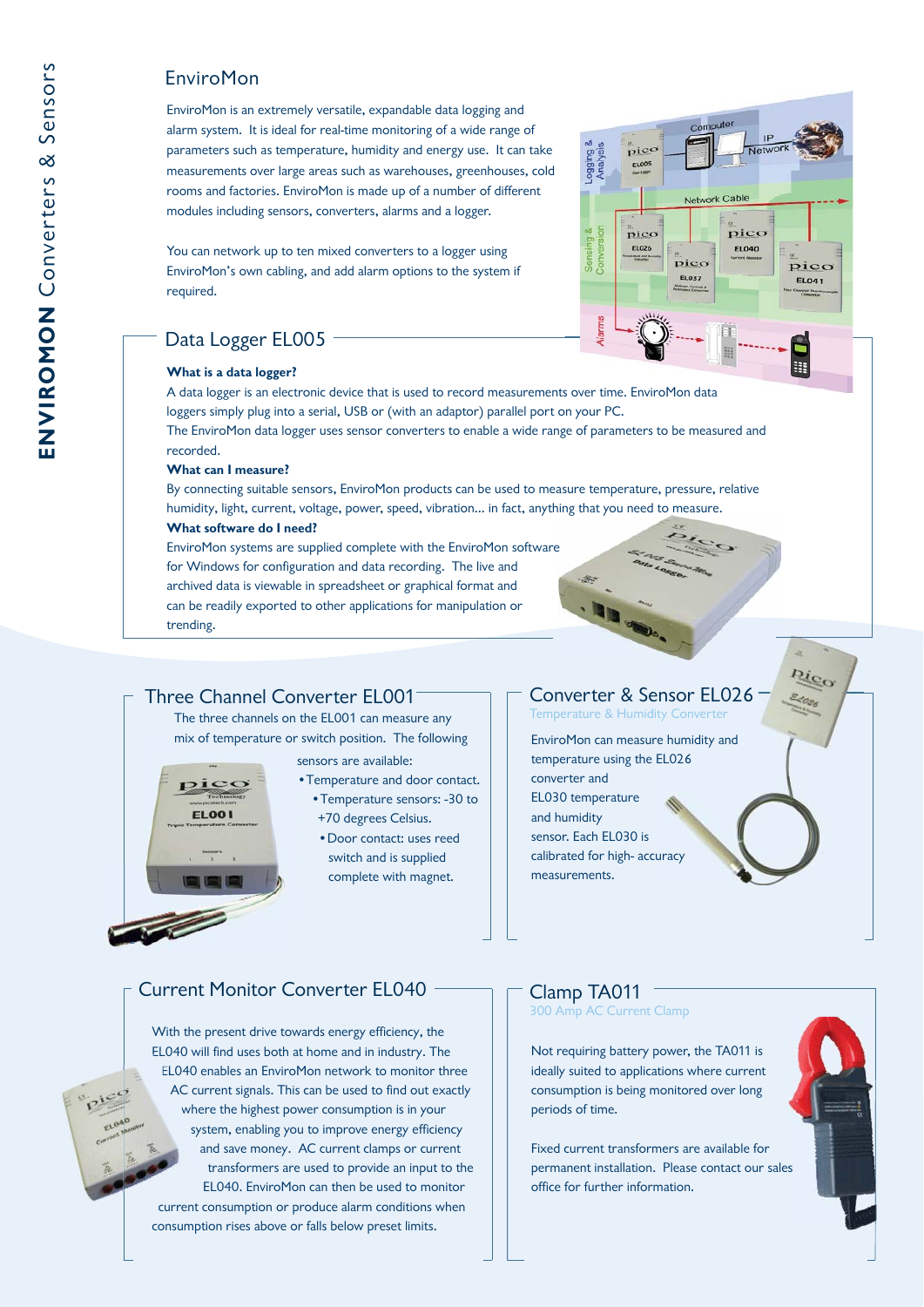### EL041

#### Thermocouple Converter

The 4 channel EL041 thermocouple converter is designed to measure a wide range of temperatures with most popular thermocouples that use a miniature size thermocouple connector. Featuring built-in cold junction compensation (CJC), the EL041 has an effective temperature range of -270 to 1820°C. (The actual temperature range depends on the thermocouple being used.)

In addition to temperature measurement, the cold junction compensation can be switched off to f to enable the EL041 to measure ±60mV signals.



If it is necessary to respond to alarms when the site is unmanned, the alarm dialler module can make telephone calls to several numbers and deliver a voice message.

The EL019 autodialler can be programmed with a list of emergency telephone numbers. When there is a problem, the dialler calls each of the telephone numbers in turn until someone answers, then it gives a message saying that there is a problem. The dialler behaves in the same way as any normal extension and does not affect the operation of other telephones connected to the same line.

The EL019 is only suitable for use with UK phone systems. Overseas customers should contact their local distributor for a suitable alternative.

# EL037

# Voltage, Current, & Resistance Converter

The EL037 has four input channels. Each channel can be

configured independently to measure a number of parameters, using the jumper next to each channel. The EnviroMon system will normally display the input value in millivolts. This can be renamed and rescaled into other units by adding the scaling information to the software.

Pico **EL 037** 

EL042

The EL042 is an alarm and relay unit for the EnviroMon data Alarm and Relay Unit

logging system. When the EL042 detects an alarm condition, it can activate its built-in sounder, send a message by activating an external telephone dialler, or trigger up to three usersupplied alarm devices connected to its opto-isolated outputs.

Supplied with the autodialler is the EL018 adapter. The EL018 serves three purposes:

- it controls the dialler
- it provides power for the dialler and for the system
- it can provide battery backup for much longer periods than the logger's internal backup.

The dialler adapter is supplied in a grey plastic box with a clear lid. The box has a large hole each side for cables. There is space for a 1.2Ah battery inside the box which will provide backup for 12 to 24 hours, depending on the configuration. Alternatively the unit can be connected to a larger, 12V lead acid battery (for example a car battery) outside the box which could provide backup for many days.

The Speech Dialler can give three messages for different types of problem:

- temperature out of range or sensor fail
- mains fail for more than five minutes
- network fail for more than five minutes

#### Cabling and accessories



Flat cable can be used for sensors and for small networks (1 or 2 converters). Round cable can be used for larger networks. For larger networks, wall-mounted sockets and fixed cabling are more suitable than using network cables to connect each converter.

- •Network connectors (PP220) are used with all network cables and are attached using the MI068 crimp tool.
- crimp tool. •Sensor connectors (PP221) are used with all sensor cables and are attached using the MI041
- •Sensors can also be extended by 3m using the EL032 extension cable and EL020 adapter.

EnviroMon accessories available include: Wall Mount Sockets Network Connectors Modem Adaptor

Crimp Tool for Sensor Connectors Crimp Tool For Network Connectors Network/Sensor Flat Cable